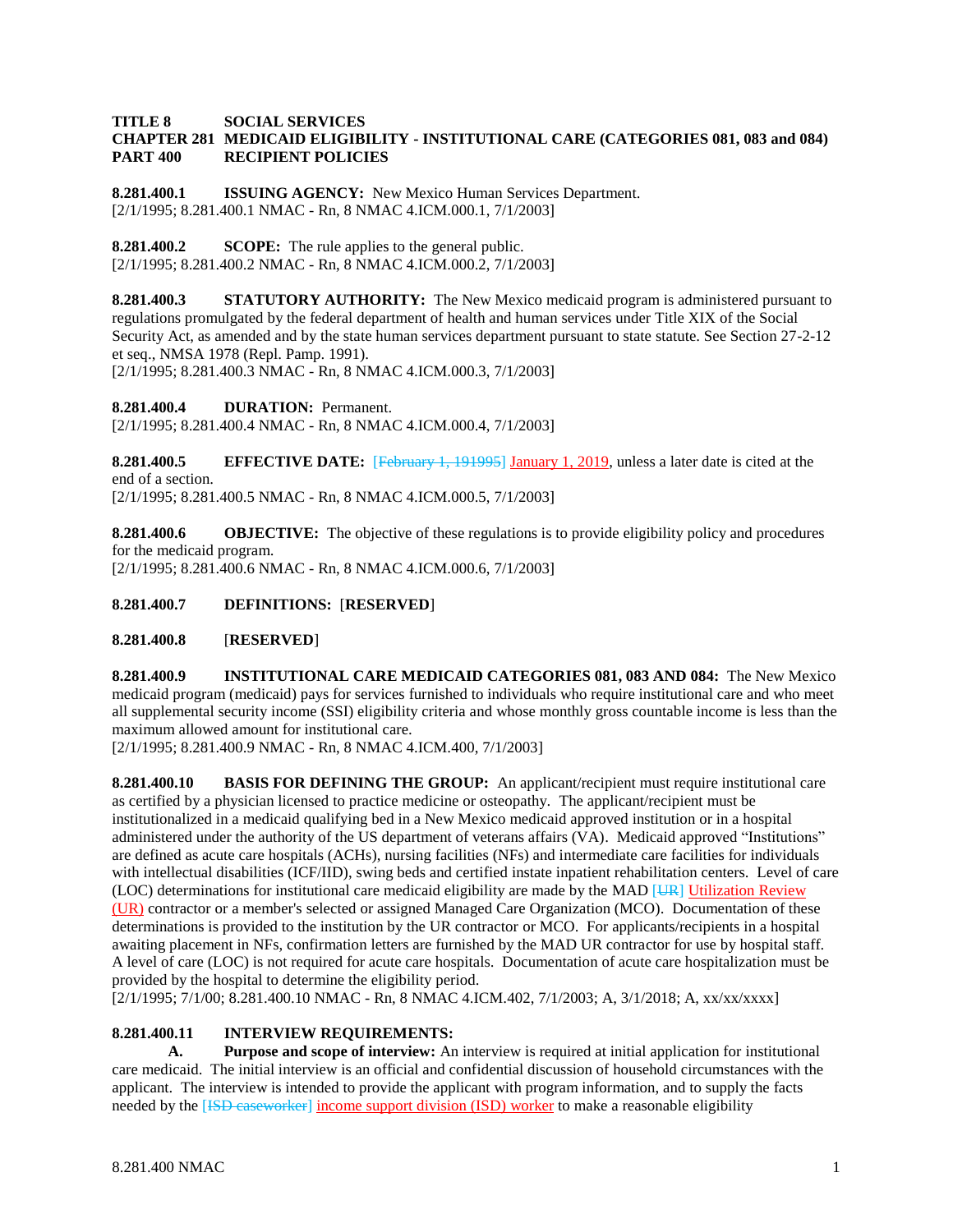determination. The interview is not simply to review the information on the application, but also to explore and clarify any unclear or incomplete information. The scope of the interview shall not extend beyond examination of the applicant's circumstances that are directly related to determining eligibility. The interview shall be held prior to disposition of the application.

**B. Individuals interviewed:** Applicants, including those who submit applications by mail, shall be interviewed via telephone with an [ISD caseworker] ISD worker. When circumstances warrant or upon request of the applicant, the household may be interviewed in person at another place reasonably accessible and agreeable to both the applicant and the [ISD caseworker] ISD worker. The applicant may bring any person he chooses to the interview.

**C. Scheduling interviews:** The interview on an initial application shall be scheduled within 10 working days, and, to the extent possible, at a time that is most convenient for the applicant.

**D. Missed interviews:** ISD shall notify a household that it missed its first interview appointment, and inform the household that it is responsible for rescheduling the missed interview. If the household contacts the caseworker within the 45-day application processing period, the caseworker shall schedule a second interview. When the applicant contacts ISD, either orally or in writing, the caseworker shall reschedule the interview as soon as possible thereafter within the 45 day processing period, without requiring the applicant to provide good cause for missing the initial interview. If the applicant does not contact ISD or does not appear for the rescheduled interview, the application shall be denied on the 45th day (or the next work day) after the application was filed. [2/1/1995; 8.281.400.11 NMAC - Rn, 8 NMAC 4.ICM.410, 7/1/2003; A, 3/1/2018; A, xx/xx/xxxx]

**8.281.400.12 ENUMERATION:** [A medicaid applicant/recipient must furnish his/her social security account number. Medicaid eligibility is denied or terminated for any applicant/recipient who fails to furnish a social security account number. Applicants/recipients without a valid social security account number must apply for a number. Presentation of an application for a social security number or proof that an application has been made at a social security administration office is considered as meeting this requirement.] An applicant/recipient must furnish his or her social security number in accordance with 8.200.410.10 NMAC. [2/1/1995; 8.281.400.12 NMAC - Rn, 8 NMAC 4.ICM.411, 7/1/2003; A, xx/xx/xxxx]

**8.281.400.13 CITIZENSHIP:** Refer to medical assistance program manual Section 8.200.410.11 NMAC. [2/1/1995; 4/30/98; 8.281.400.13 NMAC - Rn, 8 NMAC 4.ICM.412, 7/1/2003]

# **8.281.400.14 RESIDENCE:**

**A. Residence in the United States:** An applicant/recipient must be residing in the United States at the time of approval. An applicant/recipient who leaves the United States for an entire calendar month loses eligibility. The applicant/recipient must re-establish his/her residence in the United States for at least 30 consecutive days before becoming eligible for any SSI-related medicaid program.

**B. Residence in New Mexico:** To be eligible for institutional care medicaid, an applicant/recipient must be physically present in New Mexico on the date of application or final determination of eligibility and must have demonstrated intent to remain in the state. If the individual does not have the present mental capacity to declare intent, the parent, guardian or adult child may assume responsibility for a declaration of intent. If the individual does not have the present mental capacity to declare intent and there is no guardian or relative to assume responsibility for a declaration of intent, the state where the person is living is recognized as the state of residence. A temporary absence from the state does not preclude eligibility. A temporary absence exists if the applicant/recipient leaves the state for a specific purpose with a time-limited goal and intends to return to New Mexico when the goal is accomplished.

[2/1/1995; 7/1/00; 8.281.400.14 NMAC - Rn, 8 NMAC 4.ICM.413, 7/1/2003]

**8.281.400.15 SPECIAL RECIPIENT REQUIREMENTS:** To be eligible for institutional care medicaid, an applicant/recipient must be aged, blind, or disabled as defined by the social security administration (SSA). Recipients of institutional care medicaid in New Mexico are terminated from assistance if they are transferred to, or choose to move to, a long term care facility out-of-state. New Mexico medicaid does not cover NF services furnished to applicants/recipients in out-of-state facilities.

[2/1/1995; 7/1/00; 8.281.400.15 NMAC - Rn, 8 NMAC 4.ICM.420, 7/1/2003]

**8.281.400.16 AGED:** To be considered aged, an applicant/recipient individmust be 65 years of age or older. Age is verified by the following: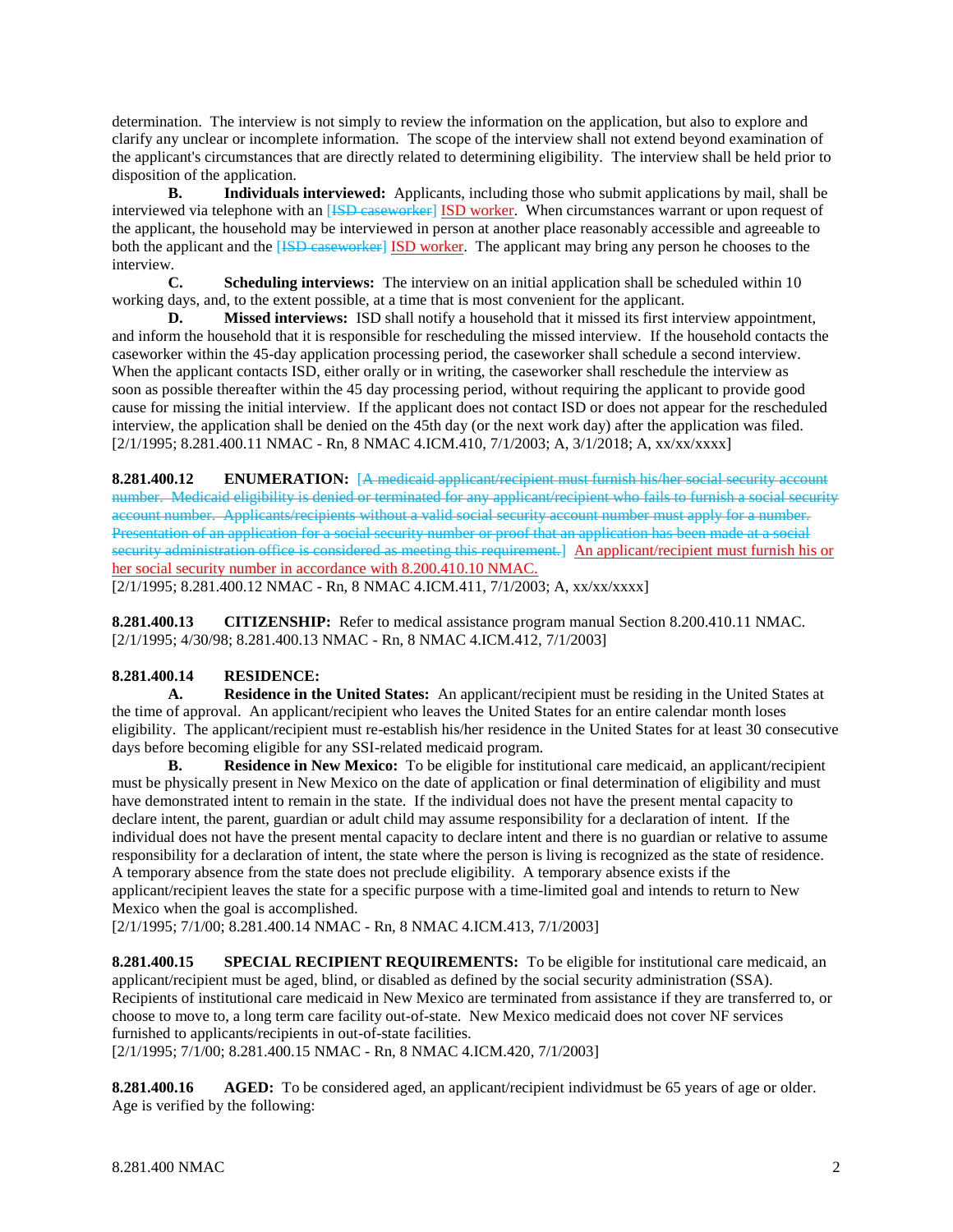- **A.** decision from SSA regarding age;
- **B.** acceptable documentary evidence including:
	- **(1)** birth certificate or delayed birth certificate;
	- **(2)** World War II ration books;
	- **(3)** baptismal records;
	- **(4)** marriage license or certificate;
	- **(5)** military discharge papers;
	- **(6)** insurance policies;
	- **(7)** Indian census records;
	- **(8)** dated newspaper clippings;
	- **(9)** voting registration;
	- **(10)** World War I registration;
	- **(11)** veterans administration records; or
	- **(12)** school census.

[2/1/1995; 8.281.400.16 NMAC - Rn, 8 NMAC 4.ICM.421, 7/1/2003]

**8.281.400.17 BLIND:** To be considered blind, an applicant/recipient must have central visual acuity of 20/200 or less with corrective lenses.

**A. Documentation of blindness:** An applicant/recipient must meet the SSA's definition of blindness. If he/she is receiving social security or supplemental security income (SSI) benefits based on the condition of blindness, verification of this factor can be accomplished through documents, such as award letters or benefit checks<br>**B.** 

**Status of SSA determination:** If it has not been determined whether an applicant/recipient meets SSA's definition of blindness or if only a temporary determination was made, the [ISS] ISD worker must request a determination from [disability determination services (DDS)] the disability determination unit (DDU). Eligibility based on blindness cannot be considered to exist without a DDS determination.

**C. Redetermination of blindness:** A redetermination of blindness by [DDS] the DDU is not required on a re-application following an applicant/recipient's termination from SSI/SSA or medicaid, if a permanent condition of blindness was previously established or the termination was based on a condition unrelated to blindness and there was no indication of possible improvement in an applicant/recipient's vision.

**D. Remedial treatment:** If **[DDS]** the DDU recommends remedial medical treatment that carries no more than the usual risk or a reasonable plan for vocational training, an applicant/recipient must comply with the recommendation unless good cause for not doing so exists.

[2/1/1995; 8.281.400.17 NMAC - Rn, 8 NMAC 4.ICM.422, 7/1/2003; A, xx/xx/xxxx]

**8.281.400.18 DISABILITY:** To be considered disabled, an applicant/recipient under 65 years of age is considered to have a qualifying disability if he/she is unable to engage in any substantial gainful activity because of any medically determinable physical, developmental, or mental impairment which has lasted, or is expected to last, for a continuous period of at least 12 months.

**A. Documentation of disability:** An applicant/recipient must meet the social security administration (SSA)'s definition of disability. If he/she is receiving social security or supplemental security income (SSI) benefits based on the condition of disability, verification of this factor can be accomplished through documents, such as award letters or benefit checks.

**B. Status of SSA determination:** If it has not been determined whether an applicant/recipient meets the SSA's definition of disability or if only a temporary determination was made, the ISS must request a determination from [disability determination services (DDS)] the DDU. Eligibility based on disability cannot be considered to exist without a DDS determination.

**C. Redetermination of disability:** A redetermination of disability by [DDS] the DDU is not required on a re-application following an applicant/recipient's termination from SSI/SSA or medicaid, if a permanent condition of disability was previously established or the termination was based on a condition unrelated to disability and there was no indication of possible improvement in an applicant/recipient's physical condition.

**D. Remedial treatment:** If  $[DBS]$  the DDU recommends remedial medical treatment that carries no more than the usual risk or a reasonable plan for vocational training, an applicant/recipient must comply with the recommendation unless good cause for not doing so exists.

[2/1/1995; 8.281.400.18 NMAC - Rn, 8 NMAC 4.ICM.424, 7/1/2003; A, xx/xx/xxxx]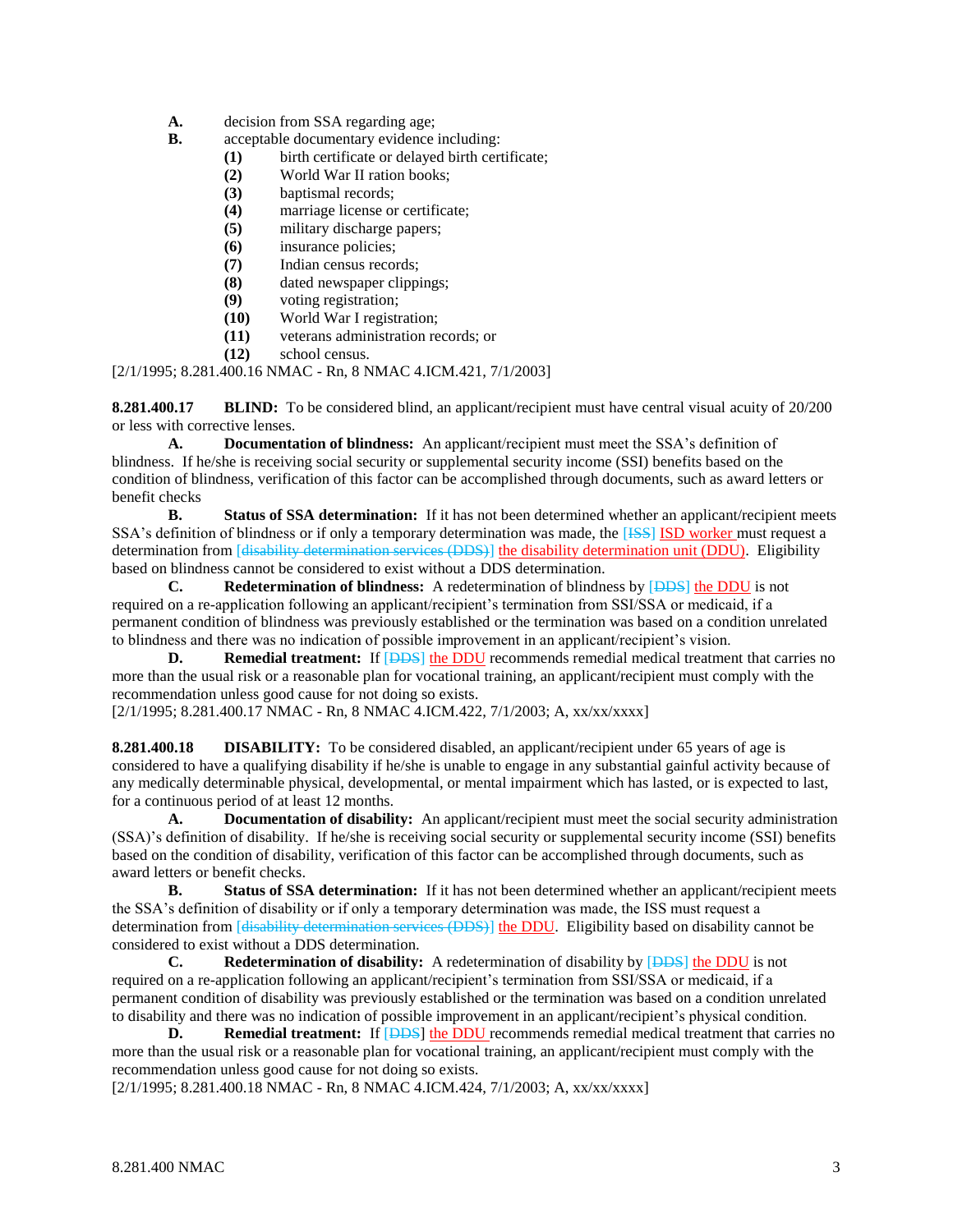**8.281.400.19 SSI STATUS:** The [income support specialist (ISS)] ISD worker determines whether an applicant/recipient's SSI eligibility will continue while he/she is institutionalized.

**A. Applicant/recipient currently eligible for SSI:** If an applicant/recipient will not continue to be eligible for SSI while institutionalized, the [ISS] ISD worker processes the application regardless of the fact that SSA will not terminate SSI benefits until the month following the month the applicant/recipient enters an institution.

**B. Applicant not currently receiving SSI:** If an applicant/recipient is not receiving SSI or has not applied for SSI before applying for medicaid and his/her gross income is less than  $[fity$  dollars (\$50.00)] \$50, the [ISS] ISD worker processes the application and refers the applicant to the SSA for determination of eligibility for SSI benefits. If an applicant's gross monthly income is [fifty dollars (\$50)] \$50 or more but not in excess of the maximum allowable income standard, the **[ISS] ISD** worker determines eligibility for institutional care medicaid based on remaining financial and nonfinancial criteria.

[2/1/1995; 8.281.400.19 NMAC - Rn, 8 NMAC 4.ICM.427, 7/1/2003; A, xx/xx/xxxx]

**8.281.400.20 RECIPIENT RIGHTS AND RESPONSIBILITIES:** An applicant/recipient is responsible for establishing his/her eligibility for medicaid. As part of this responsibility, the applicant/recipient must provide required information and documents or take the actions necessary to establish eligibility. Failure to do so must result in a decision that eligibility does not exist. An applicant/recipient must also grant the human services department (HSD) permission to contact other persons, agencies or sources of information, which are necessary to establish eligibility.

[2/1/1995; 8.281.400.20 NMAC - Rn, 8 NMAC 4.ICM.430, 7/1/2003]

**8.281.400.21 RIGHT TO HEARING:** An applicant/recipient residing in an institution can request an administrative hearing to dispute issues relating to the eligibility determination process at the time of the eligibility determination (see Section 8.200.430.12 NMAC, Right to Hearing). [2/1/1995; 7/1/00; 8.281.400.21 NMAC - Rn, 8 NMAC 4.ICM.433, 7/1/2003]

**8.281.400.22 ASSIGNMENTS OF MEDICAL SUPPORT:** Refer to medical assistance program manual Subsection F of Section 8.200.420.12 NMAC. [2/1/1995; 8.281.400.22 NMAC - Rn, 8 NMAC 4.ICM.434 & A, 7/1/2003]

**8.281.400.23 REPORTING REQUIREMENTS:** Medicaid recipients must report any change in circumstances, which may affect his/her eligibility to their local income support division (ISD) office within 10 days of the change in accordance with 8.200.430.18 NMAC.

[2/1/1995; 8.281.400.23 NMAC - Rn, 8 NMAC 4.ICM.450 & A, 7/1/2003; A, xx/xx/xxxx]

## **HISTORY OF 8.281.400 NMAC:**

**Pre-NMAC History:** The material in this part was derived from that previously filed with the State Records Center:

ISD Rule 380.0000, Medical Assistance For Persons Requiring Institutional Care, filed 12/29/1983. ISD Rule 380.0000, Medical Assistance For Persons Requiring Institutional Care, filed 8/11/1987. MAD Rule 380.0000, Medical Assistance For Persons Requiring Institutional Care, filed 2/5/1988. MAD Rule 380.0000, Medical Assistance For Persons Requiring Institutional Care, filed 2/25/1988. MAD Rule 380.0000, Medical Assistance For Persons Requiring Institutional Care, filed 6/1/1988. MAD Rule 380.0000, Medical Assistance For Persons Requiring Institutional Care, filed 1/31/1989. MAD Rule 380.0000, Medical Assistance For Persons Requiring Institutional Care, filed 6/21/1989. MAD Rule 880.0000, Medical Assistance For Persons Requiring Institutional Care, filed 3/21/1990. MAD Rule 880, Medical Assistance For Persons Requiring Institutional Care, filed 5/3/1991. MAD Rule 880, Medical Assistance For Persons Requiring Institutional Care, filed 6/12/1992. MAD Rule 880, Medical Assistance For Persons Requiring Institutional Care, filed 11/16/191994. MAD Rule 882, Resources - Medical Assistance For Persons Requiring Institutional Care, filed 3/9/1993. MAD Rule 882, Resources - Medical Assistance For Persons Requiring Institutional Care, filed 11/16/191994. MAD Rule 882, Resources, filed 12/29/191994. MAD Rule 883, Income - Medical Assistance For Persons Requiring Institutional Care, filed 3/18/1993. MAD Rule 883, Income - Medical Assistance For Persons Requiring Institutional Care, filed 11/16/191994. MAD Rule 883, Income, filed 12/29/1994.

MAD Rule 885, Medical Care Credit, filed 11/16/1994.